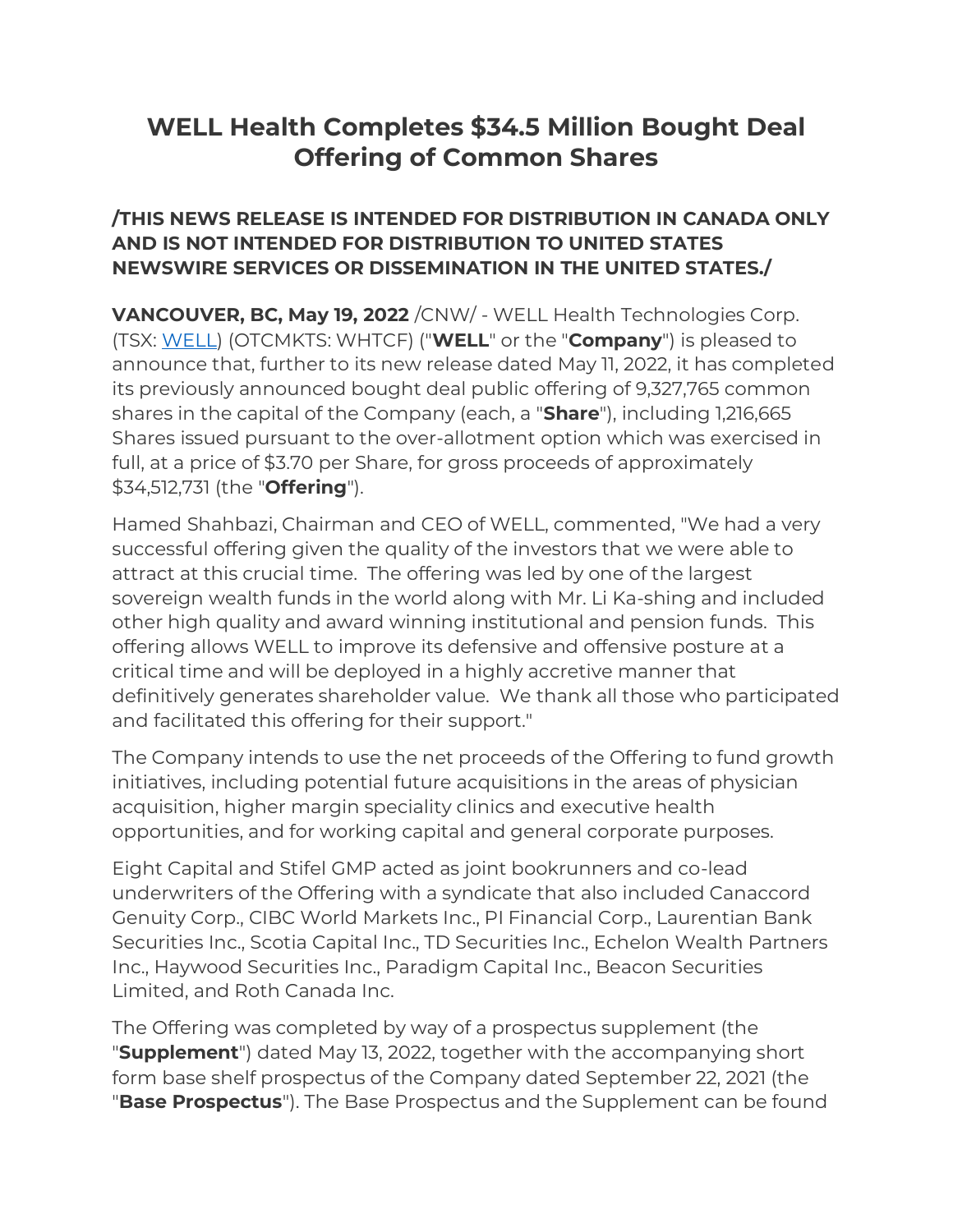on SEDAR at [www.sedar.com,](https://c212.net/c/link/?t=0&l=en&o=3542567-1&h=431439015&u=https%3A%2F%2Fwww.sedar.com%2F&a=www.sedar.com) and contain important detailed information about the Offering.

The Offering included participation from the extended management team (including the Company's CEO and CFO) in the aggregate of 12,000 Shares. Accordingly, the Offering constitutes a "related party transaction" as such term is defined in Multilateral Instrument 61-101 – Protection of Minority Security Holders in Special Transactions ("**MI 61-101**"), which requires that the Company, in the absence of exemptions, obtain a formal valuation for, and minority shareholder approval of, the related party transaction. The Offering is exempt from the valuation and the minority shareholder approval requirements of MI 61-101 by virtue of the exemptions contained in section 5.5(a) and 5.7(1)(a), respectively, as the fair market value of the consideration for the Shares issued to "related parties" is not more than 25% of the Company's market capitalization. As the material change report relating to the completion of the Offering will be filed on SEDAR less than 21 days before the completion of the Offering, there is a requirement under MI 61–101 to explain why the shorter period is reasonable or necessary in the circumstances. In the view of the Company, such shorter period is reasonable and necessary in the circumstances because the Company wished to complete the Offering in a timely manner.

This press release shall not constitute an offer to sell or the solicitation of an offer to buy nor shall there be any sale of the securities in any state in which such offer, solicitation or sale would be unlawful. The securities being offered have not been, nor will they be, registered under the United States *Securities Act of 1933*, as amended, and may not be offered or sold in the United States absent registration or an applicable exemption from the registration requirements of the United States *Securities Act of 1933*, as amended, and applicable state securities laws.

# **WELL HEALTH TECHNOLOGIES CORP.**

**Per:** "Hamed Shahbazi" Hamed Shahbazi Chief Executive Officer, Chairman and Director

# **About WELL Health Technologies Corp.**

WELL is a practitioner focused digital healthcare company whose overarching objective is to positively impact health outcomes to empower and support healthcare practitioners and their patients. WELL has built an innovative practitioner enablement platform that includes comprehensive end to end practice management tools inclusive of virtual care and digital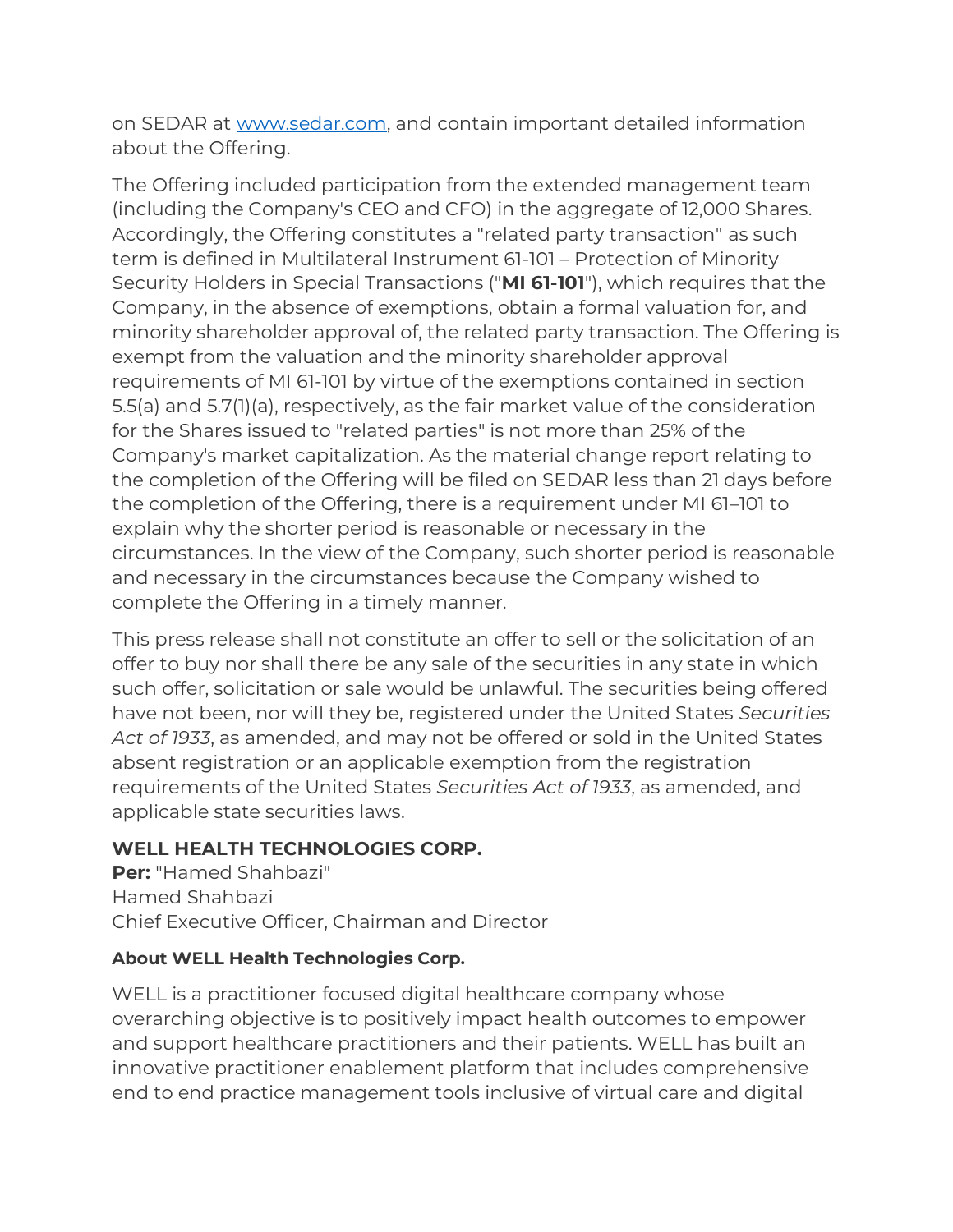patient engagement capabilities as well as Electronic Medical Records (EMR), Revenue Cycle Management (RCM) and data protection services. WELL uses this platform to power healthcare practitioners both inside and outside of WELL's own omni-channel patient services offerings. As such, WELL owns and operates Canada's largest network of outpatient medical clinics serving primary and specialized healthcare services and is the provider of a leading multi-national, multi-disciplinary telehealth offering. WELL is publicly traded on the Toronto Stock Exchange under the symbol "**WELL**" and is part of the TSX Composite Index. The Company also trades on the OTCQX Markets under the symbol "**WHTCF**". To learn more about the Company, please visit: [www.well.company.](https://c212.net/c/link/?t=0&l=en&o=3542567-1&h=3032285375&u=https%3A%2F%2Fwww.well.company%2F&a=www.well.company)

#### **Notice Regarding Forward Looking Information**

Certain information in this news release related to the Company is forwardlooking information and is prospective in nature. Forward-looking information is not based on historical facts, but rather on current expectations and projections about future events, and is therefore subject to risks and uncertainties which could cause actual results to differ materially from the future results expressed or implied by the forward-looking information. The information generally can be identified by the use of forward-looking words such as "may", "should", "could", "intend", "estimate", "plan", "anticipate", "expect", "believe" or "continue", or the negative thereof or similar variations. Forward-looking information in this news release include: information regarding the intended use of proceeds of the Offering; the belief that the Offering will allow WELL to improve its defensive and offensive posture at a critical time; and the expectation that funds from the Offering will be deployed in a highly accretive manner that generates shareholder value. There are numerous risks and uncertainties that could cause actual results and WELL's plans and objectives to differ materially from those expressed in the forward-looking information, including: (i) adverse market conditions; (ii) risks inherent in the primary healthcare sector in general; (iii) that the proceeds of the Offering may need to be used other than as set out in this news release and other factors beyond the control of the Company. Actual results and future events could differ materially from those anticipated in such information. These and all subsequent written and oral forwardlooking information are based on estimates and opinions of management on the dates they are made and are expressly qualified in their entirety by this notice. Except as required by law, the Company does not intend to update this forward-looking information.